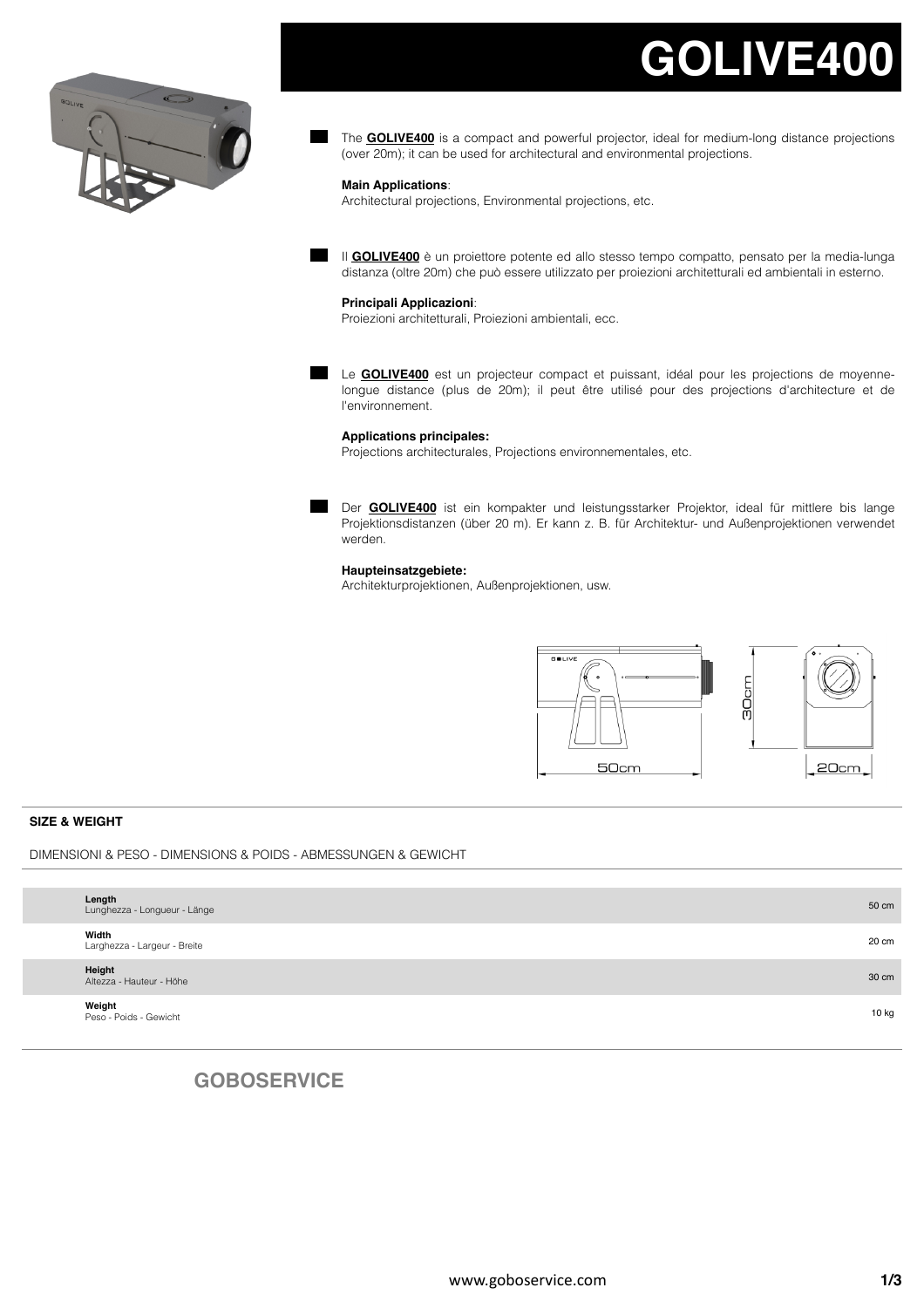### **CONSTRUCTION**

DATI STRUTTURALI - STRUCTURE - KONSTRUKTION

| <b>Material</b><br>Materiale - Matériel - Material | Iron alloy<br>Lega di ferro - Alliage de fer - Metallegierung |
|----------------------------------------------------|---------------------------------------------------------------|
| Finishing<br>Finitura - Terminer - Fertigung       | Opaque<br>Opaca - Opaque - Opak                               |
| Color<br>Colore - Couleur - Farbe                  | Gray<br>Grigio - Grise - Grau                                 |
|                                                    |                                                               |

### **ELECTRICAL PARAMETERS**

ALIMENTAZIONE - ALIMENTATION - ELEKTRISCHE PARAMETER

| Voltage<br>Voltaggio - Voltage - Spannungsversorgung | 220/240 Vac - 50/60 Hz |
|------------------------------------------------------|------------------------|
| Power<br>Potenza - Puissance - Stromverbrauch        | 450 W                  |

#### **LAMP**

LAMPADA - LAMPE - LEUCHTMITTEL

| <b>Type</b><br>Tipo - Type - Typ                                                        | OSRAM HSR 400 W/60 |
|-----------------------------------------------------------------------------------------|--------------------|
| Power<br>Potenza - Puissance - Stromverbrauch                                           | 400 W              |
| <b>Brightness</b><br>Luminosità - Eclat - Lichtstrom                                    | 33.000 lm          |
| Color temperature<br>Temperatura di colore - Temperature de la couleur - Farbtemperatur | 6.000 $\mathrm{K}$ |
| Life<br>Durata - Durée - Leuchtmittelbetriebsstunden                                    | 1.000 h            |

## **GOBOSERVICE**